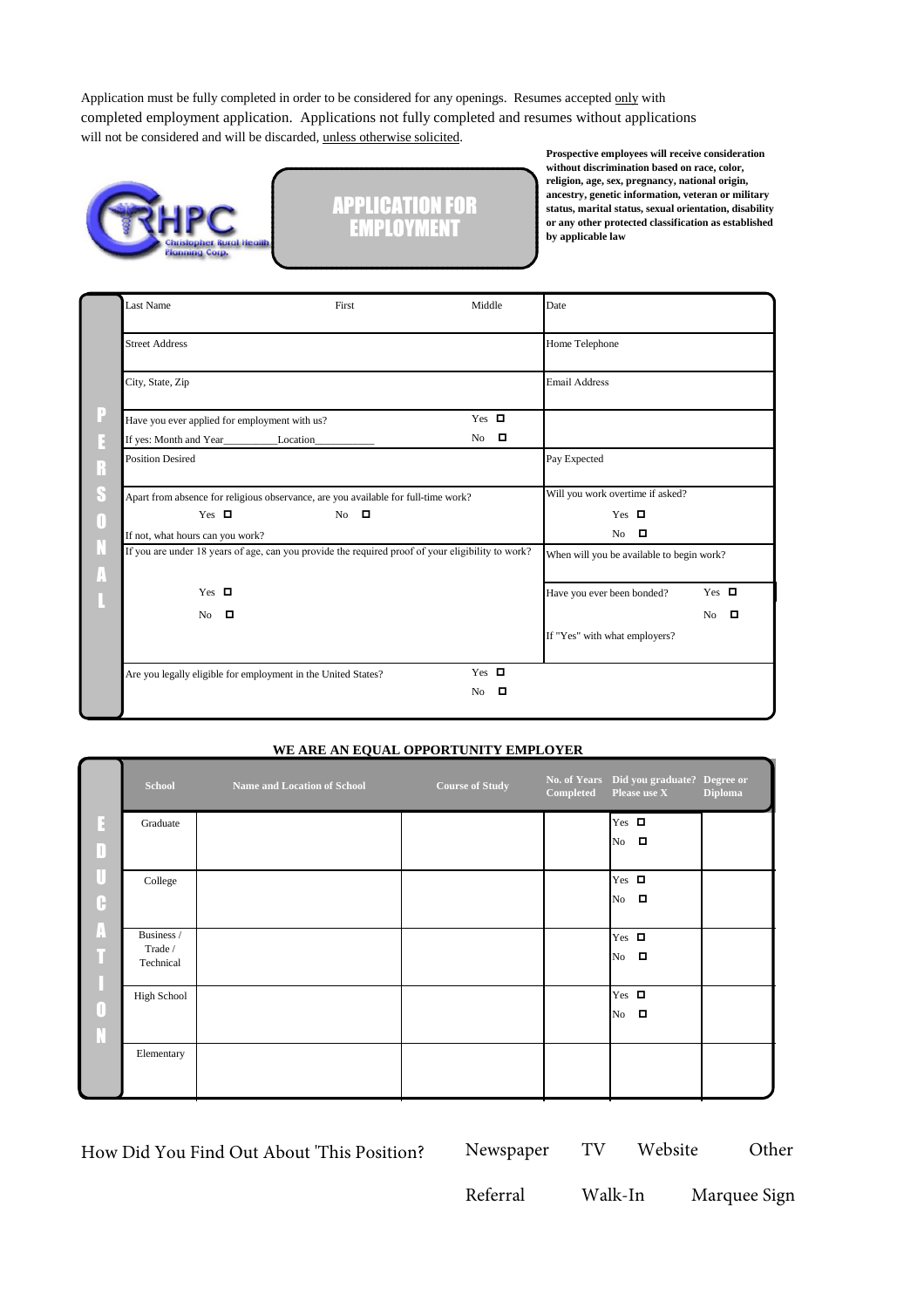# EMPLOYMENT

Please give accurate, complete full-time and part-time employment record. Start with your most present or recent employer. Continue employment history on back or with additional pages if necessary for completeness.

|          |                                        | Commue employment instory on back or with additional pages if necessary for completeness. |
|----------|----------------------------------------|-------------------------------------------------------------------------------------------|
|          | Company Name                           | Telephone                                                                                 |
|          | Address                                | Employed - (State month and year)                                                         |
|          |                                        | From<br>To                                                                                |
|          | Name of Supervisor                     |                                                                                           |
|          | State Job Title and Describe Your Work | Reason for leaving                                                                        |
|          |                                        |                                                                                           |
|          | Company Name                           | Telephone                                                                                 |
|          | Address                                | Employed - (State month and year)                                                         |
|          |                                        | From<br>To                                                                                |
| $\bf{2}$ | Name of Supervisor                     |                                                                                           |
|          | State Job Title and Describe Your Work | Reason for leaving                                                                        |
|          |                                        |                                                                                           |

| Company Name                           | Telephone                                       |
|----------------------------------------|-------------------------------------------------|
| Address                                | Employed - (State month and year)<br>From<br>To |
| Name of Supervisor                     |                                                 |
| State Job Title and Describe Your Work | Reason for leaving                              |

| Company Name                           | Telephone                                       |
|----------------------------------------|-------------------------------------------------|
| Address                                | Employed - (State month and year)<br>To<br>From |
| Name of Supervisor                     |                                                 |
| State Job Title and Describe Your Work | Reason for leaving                              |

| We may contact the employers listed.                             | <b>DO NOT CONTACT</b> |        |  |  |
|------------------------------------------------------------------|-----------------------|--------|--|--|
| above unless you indicate those you<br>do not want us to contact | Employer Number(s)    | Reason |  |  |
|                                                                  |                       |        |  |  |

|         | . . |   |       |  |
|---------|-----|---|-------|--|
|         |     |   |       |  |
| _______ |     | _ | _____ |  |

Did you serve in the U.S.

If "Yes" in what branch?

Describe any training received relevant to the position for which you are applying?

Armed Forces?

## ADDITIONAL SKILLS/CERTIFICATIONS

List any additional or particular skills, training or certifications you have which you believe may relate to the position sought.